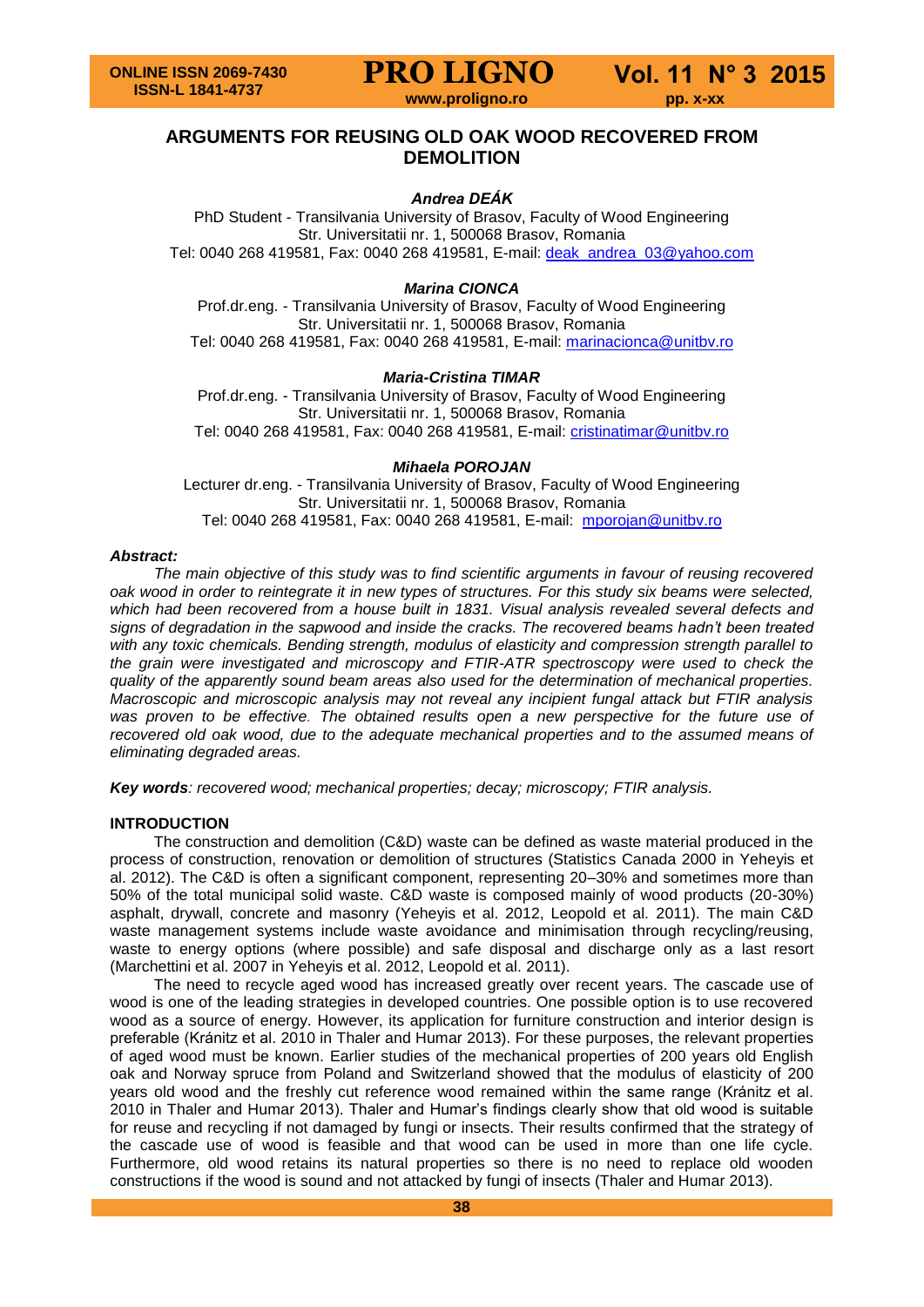#### **ONLINE ISSN 2069-7430 ISSN-L 1841-4737**

# **PRO LIGNO Vol. 11 N° 3 2015**

*<u>www.proligno.ro pp. x-xx*</u>

At present, European oak (*Quercus robur* resp. *petraea*) is classified as 'durable' against fungal attack (durability class DC 2 for heartwood) according to EN 350-2 (1994). However, results from studies showed a variation in durability. Timber components might perform unexpectedly poor due to insufficient protection by misuse, design, low work execution level, or due to low resistance of the material in use (Brischke et al. 2012). Because bark consists of as much as 40% lignin, it is predisposed to decay by white-rot fungi (Vanea et al. 2006). The external surfaces of wooden elements are affected by rain and wind which bring small fragments of plant and animal origin, spores and microbial cells, as well as minerals and air pollutants. UV radiations are also an aggressive deterioration factor. The internal environment is usually more controlled than the outside, heating, air conditioning and humidifiers/dehumidifiers affecting factors that control microbial growth and survival. The nature of the coating also affects microbial development, some components being inhibitory and others stimulatory to growth. Materials such as cellulose derivatives can act as nutrients for fungal cells (Winters and Guidetti 1976, Allsopp et al. 2004a in Gaylarde et al. 2011), while organic solvents and heavy metals in pigments can adversely affect them (Gaylarde et al. 2011). Accordingly, wood undergoes complex biotic and non-biotic degradation and deterioration phenomena. Despite the fact that incipient decay may be difficult to detect visually with certainty, it can influence negatively some wood mechanical properties. Wilcox (Wilcox 1978) indicated that compression parallel to the grain and shear parallel to the grain can be reduced by approximately 20% before decay can be reliably identified as being present. Bending strength is more sensitive to incipient decay than compression or shear parallel to the grain (Carll and Highley 1999). Advanced decay has little effect on MoE (static bending), but modulus of rupture (MoR) is more likely to be reduced (Yang, Ilic and Wardlaw 2003). For many properties of aged wood no definite conclusions exist (Kranitz et al. 2014) and in order to elucidate more accurately the influence of the natural ageing on the relevant properties of wood further experiments have to be conducted on additional materials of different ages and to determine mechanical properties (Thaler and Humar 2013).

The main objective of this study was to investigate and determine the mechanical properties of recovered oak, *Quercus petrea (Matt.) Liebl.*, beams that had been in use for more than a century, in order to reintegrate them in new types of structures. Bending strength (MoR), modulus of elasticity (MoE) and compression parallel to grain ( $\sigma_{\text{CII}}$ ) are the investigated mechanical properties. Visually examined, healthy beam areas were used for samples. FTIR spectroscopy (Faix et al. 1991, Pandey and Pittman 2003, Mohebby 2005, Neumann et al. 2007, Jelleab et al. 2012) combined with microscopy being reported to be useful to detect fungi in wood (Hoegger and Kües 2007), it was useful to check the quality of the apparently healthy beam areas also used for the determination of mechanical properties. The research carried out is part of larger investigation regarding the possibility of recycling recovered wood and wood-based materials later to be used in innovative panel structures for furniture.



*Fig. 1. House before demolition, 2000.*





*Fig. 2. Beam with inscription: "Renovated in 1878".*



 *Fig. 4. Fig. 5. Cracks. Insect attack and white rot.*



*Fig. 3. Beams deposited in barn.*



*Fig. 6. XRF Analysis with S1 TITAN Series Handheld XRF Analyzer*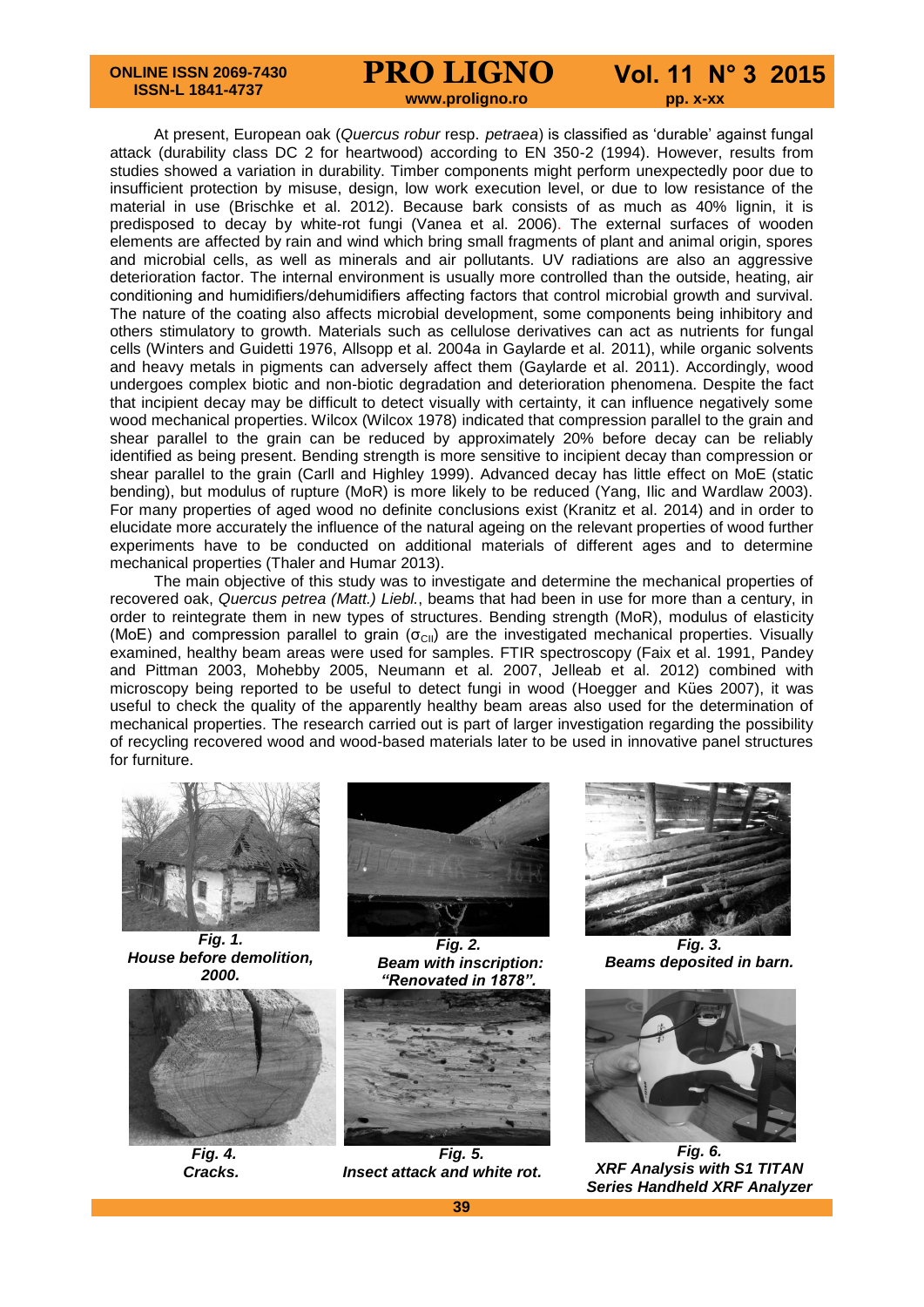*<u>www.proligno.ro pp. x-xx*</u>

#### **MATERIALS AND METHODS**

For the study of the mechanical properties of old oak wood six beams were selected and investigated. The beams were recovered from a house (Fig. 1) in Crăciunel village, (Harghita County, Transylvania, Latitude: 46.183115°, Longitude: 25.429477°) built in 1831, renovated in 1878 (Fig. 2) and demolished in 2000. The structure of the demolished house consisted entirely of semi-carved round oak wood elements covered with plaster and lime. After demolition they were stored in a barn (Fig. 3) The beams chosen for testing were 4,323-5,420m long, contained bark tissue (less than 5%) as well as sapwood (less than 10%) and heartwood. Macroscopic investigations revealed several defects such as: traces of plaster and lime, dirty and aged surfaces, chisel marks, grooves and holes resulting from previous use of the beams, cracks along the grain and radial, both superficial and (10- 90mm) deep, traces of inactive insect attacks, white and brown rot in the sapwood and along some of the cracks. Judging by the size, shape, colour and localisation of the insect galleries this attack had most likely been made by *Cerambycidae* insects. The recovered beams had not been treated with any toxic chemicals, such as CCA or lead based paint, as revealed by tests made with S1 TITAN Series Handheld XRF Analyzer showed (Fig. 5).

In order to identify variations of the mechanical properties along the beams, from each beam approximately 700mm long segments were cut, one from each end and one from the middle, resulting a total of 18 segments. Their deteriorated 100-300mm end parts were eliminated. Each segment was given a code containing the number of the beam from I to VI and the number of the segment: 1 for the thicker end, 2 for the middle part and 3 for the thinner end (Fig. 6). The beam segments had an irregular (between square and circular) cross section, with one or two carved sides and had variable dimensions between 243 x 202mm and 143 x 127mm.

#### *Mechanical tests*

From each segment samples were cut from the heartwood area for testing MoR, MoE and compression parallel to grain (Fig. 7, Table 1). The samples were cut avoiding all macroscopically visible defects and maintaining a radial orientation. The density was determined according to ISO 3131:1975.



*Segments. Position and length of the segments along the beam.*

A Zwick/Roell Universal Test Machine was used. The maximum load was recorded with an accuracy of 1% of the measured value. The deflection in the middle of the test piece (below the loading head) was measured with an accuracy of 0,1mm and plot these values against the corresponding loads measured to an accuracy of 1% of the measured value. Data was registered with Text Expert II soft.

|                                                                    |                                  |            |                                                                                                                                                                          |            | Table 1           |
|--------------------------------------------------------------------|----------------------------------|------------|--------------------------------------------------------------------------------------------------------------------------------------------------------------------------|------------|-------------------|
| Dimension and number of test pieces and mechanical testing methods |                                  |            |                                                                                                                                                                          |            |                   |
| Test                                                               | Size of the test pieces,<br>[mm] | Method     | Formula                                                                                                                                                                  |            | Number of<br>test |
|                                                                    |                                  |            |                                                                                                                                                                          |            | pieces            |
| <b>MoR</b>                                                         | $300\pm1 \times 20\pm0.5 \times$ | <b>ISO</b> | MoR=3P <sub>max</sub> $1/(2bt^2)$                                                                                                                                        | $[N/mm^2]$ | 67                |
|                                                                    | 20±0.5                           | 3133:1975  |                                                                                                                                                                          |            |                   |
| MoE                                                                | $300\pm1 \times 20\pm0.5 \times$ | <b>ISO</b> | MoE= $I^3(F_2-F_1)/[4bt^3(a_2-a_1)]$                                                                                                                                     | $[N/mm^2]$ | 67                |
|                                                                    | 20±0.5                           | 3349:1975  |                                                                                                                                                                          |            |                   |
| $\sigma_{\text{CII}}$                                              | 60±1 x 20±0,5 x 20±0,5           | <b>ISO</b> | $\sigma_{\text{Cl}} = P_{\text{max}}/(bh)$                                                                                                                               | $[N/mm^2]$ | 70                |
|                                                                    |                                  | 3387:1976  |                                                                                                                                                                          |            |                   |
|                                                                    |                                  |            | Where: I is the distance between the centres of the supports, in millimetres: b is the width of the test piece, in millimetres: b is the thickness of the test piece, in |            |                   |

millimetres; *F*2 – *F*1 is the increment of load on the straight line portion of the load deflection curve, in N. *F*1 shall be approximately 10 % and *F*2 shall be approximately 40 % of the maximum load; *a*2 – *a*1 is the increment of deflection at the mid-length of the test piece (corresponding to *F*2 – *F*1), *P*max is the maximum load, in Newtons.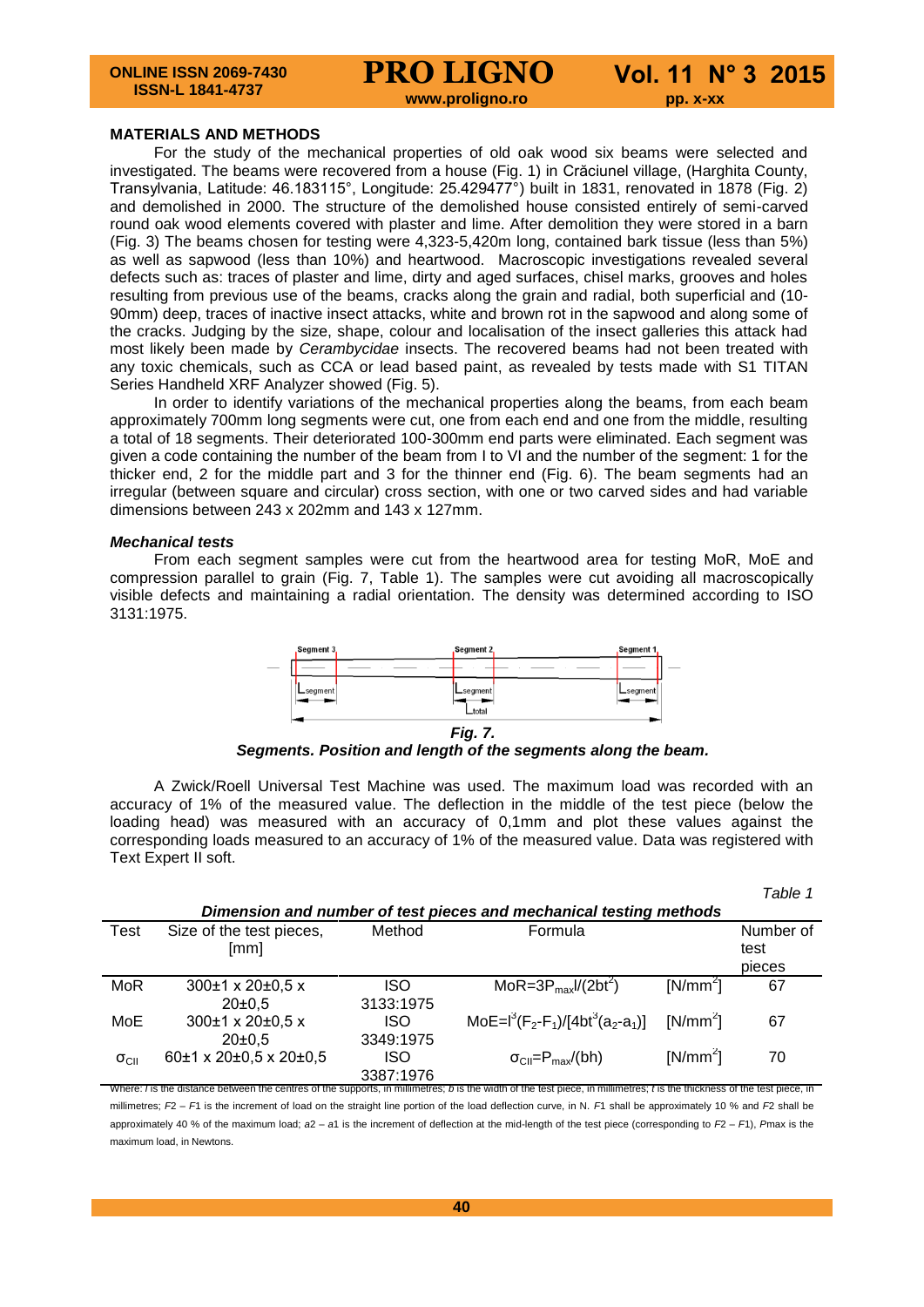**www.proligno.ro pp. x-xx**

The experimental data was statistically processed according to ISO 2602–2:1981, by calculating the statistical mean  $\bar{x}$ , the standard deviation  $S$  and the lower limit of the confidence interval  $L_{5\%}$ , which eliminates eventual errors.

#### *Microscopic investigation*

Following the macroscopic investigation, small samples of approximately 8x8x30mm were extracted from beam II segment 1 from three anatomically significant areas: sapwood with discoloration (sample code: z33a), heartwood with discoloration (sample code: z15d), apparently healthy heartwood (sample code: z15b), and a middle area between sapwood and heartwood (sample code: z21m) (Table 2). The samples were plasticised by boiling in distilled water after which they were transferred into a solution of ethyl alcohol and glycerol (1/1). Afterwards they were sliced into 60μm thick micro-sections with a sliding microtome, 4 slices for each sample. solutions of 1% concentration of Safranin and Astra Blue were used in successive steps to color samples, colouring time being 2 min for each, in order to improve contrast and better visualize or differentiate healthy and decayed areas. Safranin stains in red lignin regardless whether cellulose is present or not and Astrablue shows affinity for cellulose and is incorporated into cellulose fibers only in the absence of lignin (Schwarze 2007, Srebotnik and Messner 1994). Following this procedure, de-lignified areas should be highlighted as blue areas on a red background. The stained and washed micro-sections were temporarily mounted in water and glycerol and investigated under an optical microscope Biostar Optech B5 fitted with a camera for image capture. The samples were observed in transmitted light at varoius magnifications.

#### *FTIR analysis*

The previously cut, uncoloured micro-sections from beam II segment 1 were used for analysis by FTIR (Fourier Transform Infra Red Spectrometry). Other three samples were taken from the same beam segment from sapwood areas affected by white and brown rot and from the healthy heartwood (Table 2). The affected wood was very soft and fragile so the samples were extracted by cutting with a sharp blade and were afterwards crushed mechanically to form a powder.

An Alpha Bruker FTIR spectrometer with ATR (Attenuation Total Reflection) device, connected to a PC was employed for recording the spectra, which were further processed with the Opus 90 special software. The scanning range was  $4000 - 400$ cm<sup>-1</sup> with a resolution of  $4$ cm<sup>-1</sup> in reflectance mode, each spectrum being the average of 24 successive recordings. For each sample three spectra were recorded, baseline corrected, smoothened and further an average spectra was calculated. For comparison the average spectra were normalized. The average, normalised spectra of the experimental samples were compared with a reference spectrum of new healthy oak wood, considered as control. Assignment of the main absorption bands in the FTIR spectra, reflecting the extremely complex multi-polymeric structure of wood, was based on literature (Neumann et al. 2007).

*Table 2*

| Sample codes and description for microscopy and FTIR |           |                                            |                              |  |  |
|------------------------------------------------------|-----------|--------------------------------------------|------------------------------|--|--|
| <b>Test</b>                                          | Sample    | Description                                | Sample type                  |  |  |
|                                                      | code      |                                            |                              |  |  |
| Microscopy and                                       | z15b      | no discoloration,<br>Healthy<br>heartwood, | 60µm<br>micro-section,       |  |  |
| <b>FTIR</b>                                          |           | hard                                       | thick                        |  |  |
| Microscopy and                                       | z15d      | white<br>Heartwood<br>slightly<br>with     | 60µm<br>micro-section,       |  |  |
| <b>FTIR</b>                                          |           | discoloration, hard                        | thick                        |  |  |
| Microscopy and                                       | z21m      | Middle area between sapwood<br>and         | $60 \mu m$<br>micro-section, |  |  |
| <b>FTIR</b>                                          |           | heartwood, hard                            | thick                        |  |  |
| Microscopy and                                       | z33a      | Sapwood with white discoloration, hard     | $60 \mu m$<br>micro-section, |  |  |
| <b>FTIR</b>                                          |           |                                            | thick                        |  |  |
| <b>FTIR</b>                                          | <b>PA</b> | Sapwood with visible advanced white rot,   | powder                       |  |  |
|                                                      |           | soft and fragile                           |                              |  |  |
| <b>FTIR</b>                                          | <b>PB</b> | Sapwood with visible advanced brown        | powder                       |  |  |
|                                                      |           | rot, soft and fragile                      |                              |  |  |
| <b>FTIR</b>                                          | LS        | Healthy heartwood,<br>no discoloration,    | powder                       |  |  |
|                                                      |           | hard                                       |                              |  |  |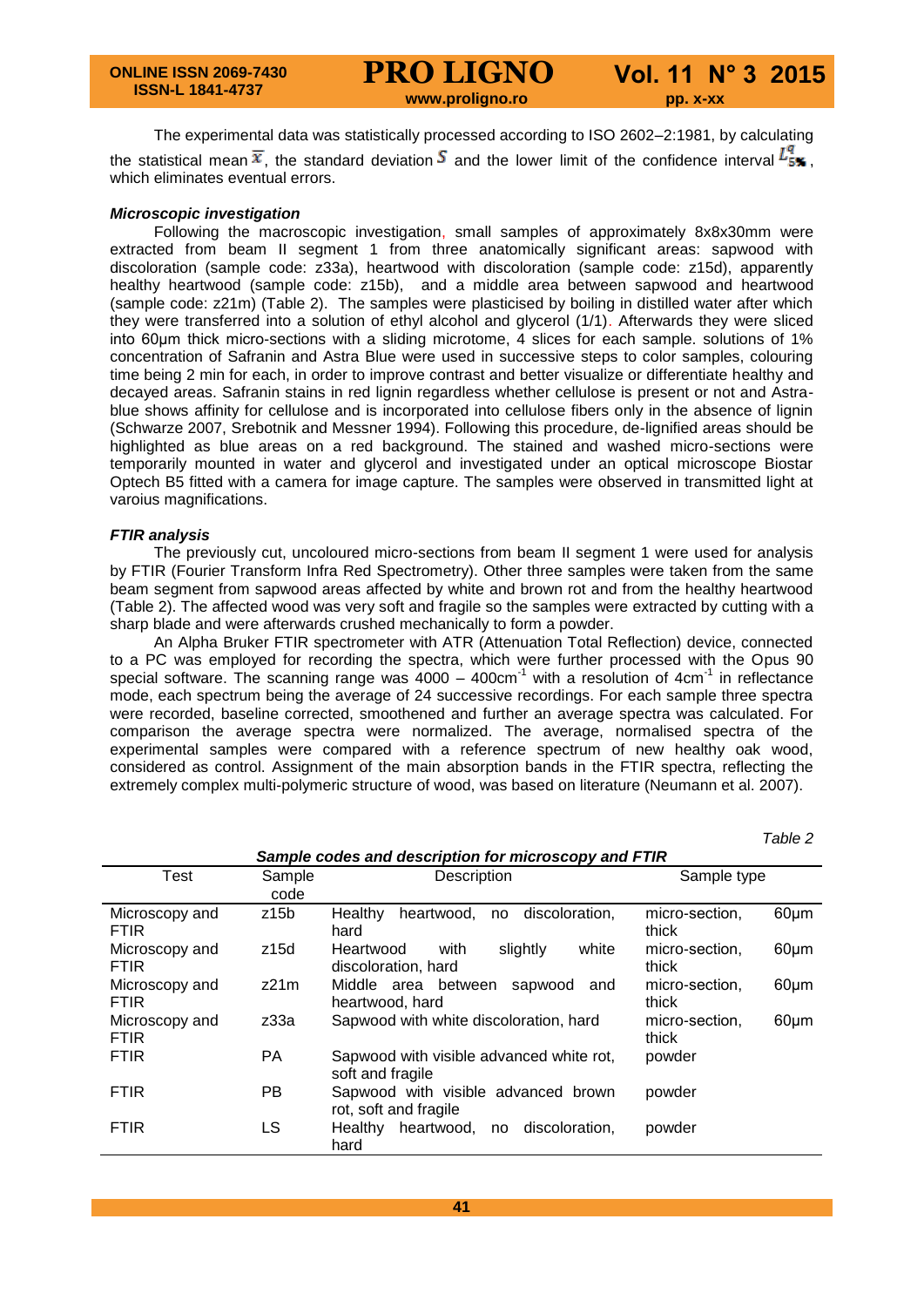**www.proligno.ro pp. x-xx**

# **RESULTS AND DISCUSSIONS**

# *Mechanical tests*

Density values for MoR, MoE and compression parallel to grain for recovered oak are shown in Table 3. MoR for recovered oak tended to be less, by 11.5% and 27%, than values obtained by Thaler and Humar 2013 and Fojutowski et al. 2014 (Table 4). MoE for recovered oak showed higher values by 17%, 32% than values reported by literature (Thaler and Humar 2013) and 4.5% lower than values reported by Fojutowski et al. 2014, and Wagenfür 2007.

| Density, MoR, MoE and $\sigma_{\text{CH}}$ for recovered oak |                              |                   |                          |                                               |  |  |
|--------------------------------------------------------------|------------------------------|-------------------|--------------------------|-----------------------------------------------|--|--|
|                                                              | Density [Kg/m <sup>3</sup> ] | $[N/mm^2]$<br>MoR | MoE [N/mm <sup>2</sup> ] | [N/mm <sup>2</sup> ]<br>$\sigma_{\text{CII}}$ |  |  |
| $\boldsymbol{\upalpha}$ mean                                 | 686.619                      | 85.715            | 9210.833                 | 51.96                                         |  |  |
| $\mathsf{X}_\mathsf{s}$                                      | 52.984                       | 12.482            | 1401.843                 | 6.583084                                      |  |  |
|                                                              | 675.174                      | 83.019            | 8908.035                 | 50.536                                        |  |  |

The values of compression parallel to grain showed only minor differences for recovered oak wood compared to results reported in literature for recovered and control oak wood (Table 4) excepting Fojutowski et al. 2014. Values for recovered oak were 18.5% lower than values obtained by Fojutowski et al. 2014.

*Table 4*

8915.03

*Table 3*

*Comparison of density, MoR, MoE and σCII between results for recovered oak and values in literature*

| 8119 values III IItelatule          |           |                |              |                     |                    |  |  |
|-------------------------------------|-----------|----------------|--------------|---------------------|--------------------|--|--|
| Test                                | Recovered | Recovered      | Control wood | Control wood (Q.    | Oak wood           |  |  |
|                                     | oak (Q.   | oak $(Q. sp.)$ | (Q. sp.)     | robur L.)           | (Q. robur L.)      |  |  |
|                                     | petraea.) | (Thaler and    | (Thaler and  | (Fojutowski et al., | (Wagenfür, 2007)   |  |  |
|                                     |           | Humar, 2013)   | Humar,       | 2014)               |                    |  |  |
|                                     |           |                | 2013)        |                     |                    |  |  |
| Density<br>$[Kg/m^3]$               | 675.174   | 820            | 611          | 668                 | 430690960          |  |  |
| MoR.<br>$[N/mm^2]$                  | 83.019    | 93.8           | 94.5         | 114                 | 78110117           |  |  |
| MoE.<br>$[N/mm^2]$                  | 8908.035  | 7573           | 6709         | 9325                | 9200<br>1300013500 |  |  |
| $\sigma_{\text{CII}}$<br>$[N/mm^2]$ | 50.536    | 47.0           | 46.9         | 62                  | 48  65  70         |  |  |

Comparing the values between the three segments (Figs. 8-10) show a similar pattern in case of MoR, MoE and compression parallel to grain: segment 1 has values higher by c. 10% than segment 2 and 3 in case of MoR and compression parallel to grain, and 17% higher than segment 2 in case of MoE. Results of MoE for segment 1 are 5.5% higher than for segment 3. The values for segment 2 are less than 0.16% than values for segment 3 in case of MoR, for MoE are less than c. 13% and are less than 2% for compression parallel to grain. These results are similar to reported findings (Olărescu et al. 2013) acording to which all of the three mechanical properties have the highest values in the first third of the bole.

10000

9439.46



9000 7886.221 8000 7000 MoE [N/mm<sup>2</sup>] 6000 5000 4000 3000 2000 1000  $\theta$ Segment1. Segment 2. Segment 3.

 *Comparison of MoR for the three segments. Comparison of MoE for the three segments.*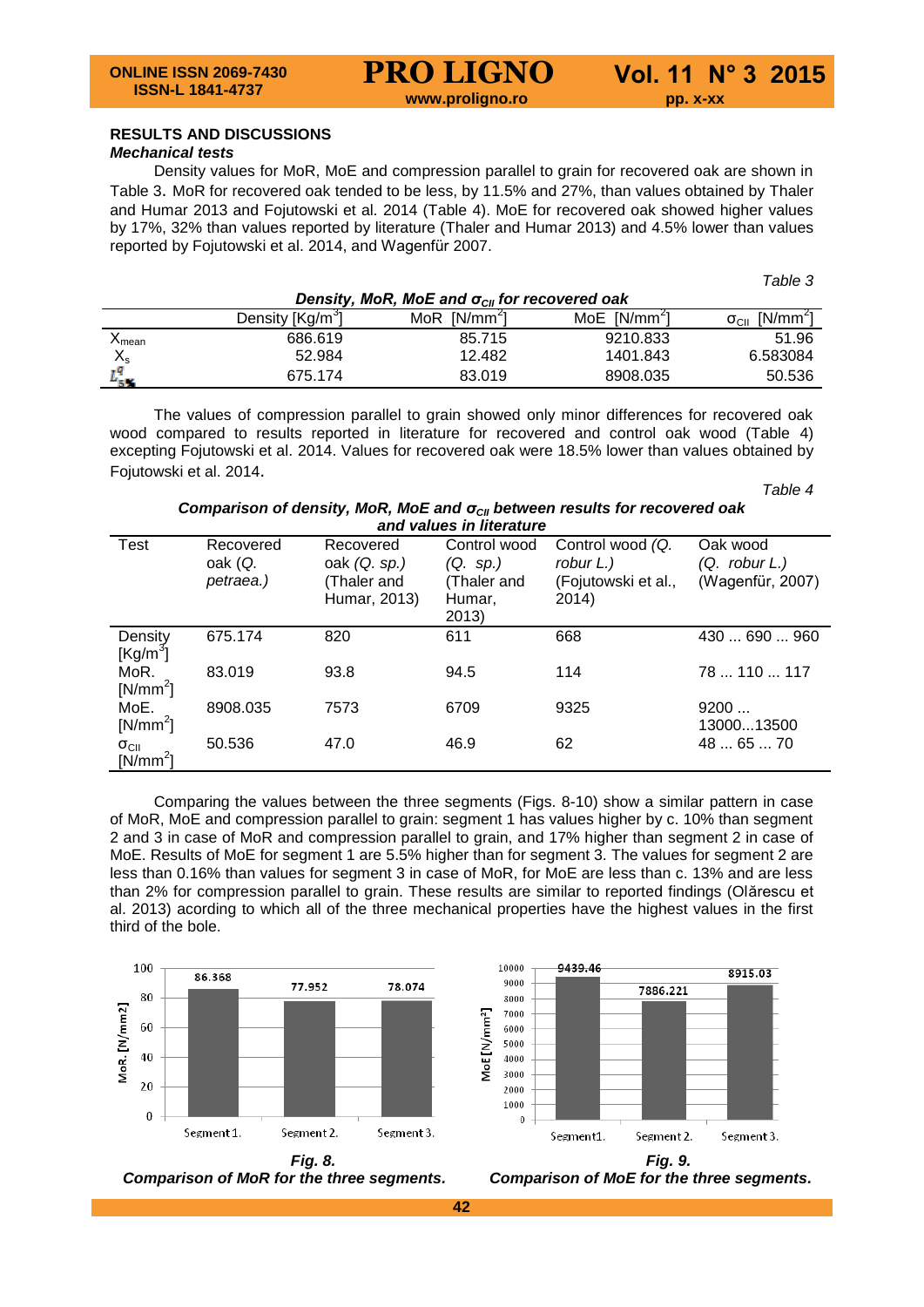**www.proligno.ro pp. x-xx**

Detailed comparison made between the MoR, MoE and  $\sigma_{\text{Cl}}$  of segments 1, 2, and 3 of beams I-VI show with few exceptions a relatively uniform distribution of values (Figs. 8-10). In case of future confirmation of such distributions it is possible to foresee that the sound parts of recovered oak beams may be seen as a reliable source of material, to be used in new structures.<br> $\frac{100 - 100}{2}$ 



*Fig. 10. Comparison of CII for the three segments.*

# *Microscopic investigation*

The presence of hyphae was not visible which indicates which most likely indcates that there is no active fungal attack, but does not exclude the presence of fungi in the past. Wood-inhabiting fungi are capable of becoming dormant if moisture conditions fall much below the range of fiber saturation, surviving in a dormant vegetative state, and reviving once moisture conditions again reach levels around fiber saturation. Common decayers of exterior woodwork have demonstrated an ability to survive periods of desiccation as long as a decade (Carll and Highley 1999).

Samples taken from heartwood and the middle area between sapwood and heartwood observed by microscope were red coloured and the structure of cells seem not to be affected (Fig. 11b). In the sapwood area (Fig. 11c) partially de-lignified bluish areas appear in the parenchyma cells which have been regarded as strongly susceptible to decay (Schwarze 2007). The partially de-lignified areas may suggest a previous attack of white rot fungi (Blanchette 2000). The reddish colour of the fibres areas could indicate a relatively healthy wood (Beldean and Timar 2013).

However the absence of any change in wood structure does not negate the possibility of decay because it may not occur in the small samples of wood chosen for study. The degree of decay can vary considerably over short distances and microscopic diagnosis of no presence of decay may be unreliable (Carll and Highley 1999). The microscopic investigation should be correlated with other types of investigations such as FTIR and mechanical testing (Beldean and Timar 2013).



*Fig. 11.*

*Microscopic aspects of the cross section of different samples (original magnification 200x): a. sound wood (control wood); b. sample Z21m indicating sound wood; c. sample Z33a revealing delignigied areas coloured in blue.*

# *FTIR analysis*

The healthy heartwood (Figs. 13, 15 and 17) spectrum presents some minor differences compared to control wood. The bands at 1594 and 1323cm<sup>-1</sup> are more accentuated in relation to the neighbouring peaks in healthy recovered wood (LS, Z21m and Z15b). Bands between 1594-1599cm<sup>-1</sup> are associated with C=C stretching vibrations of aromatic ring in lignin and bands between 1320-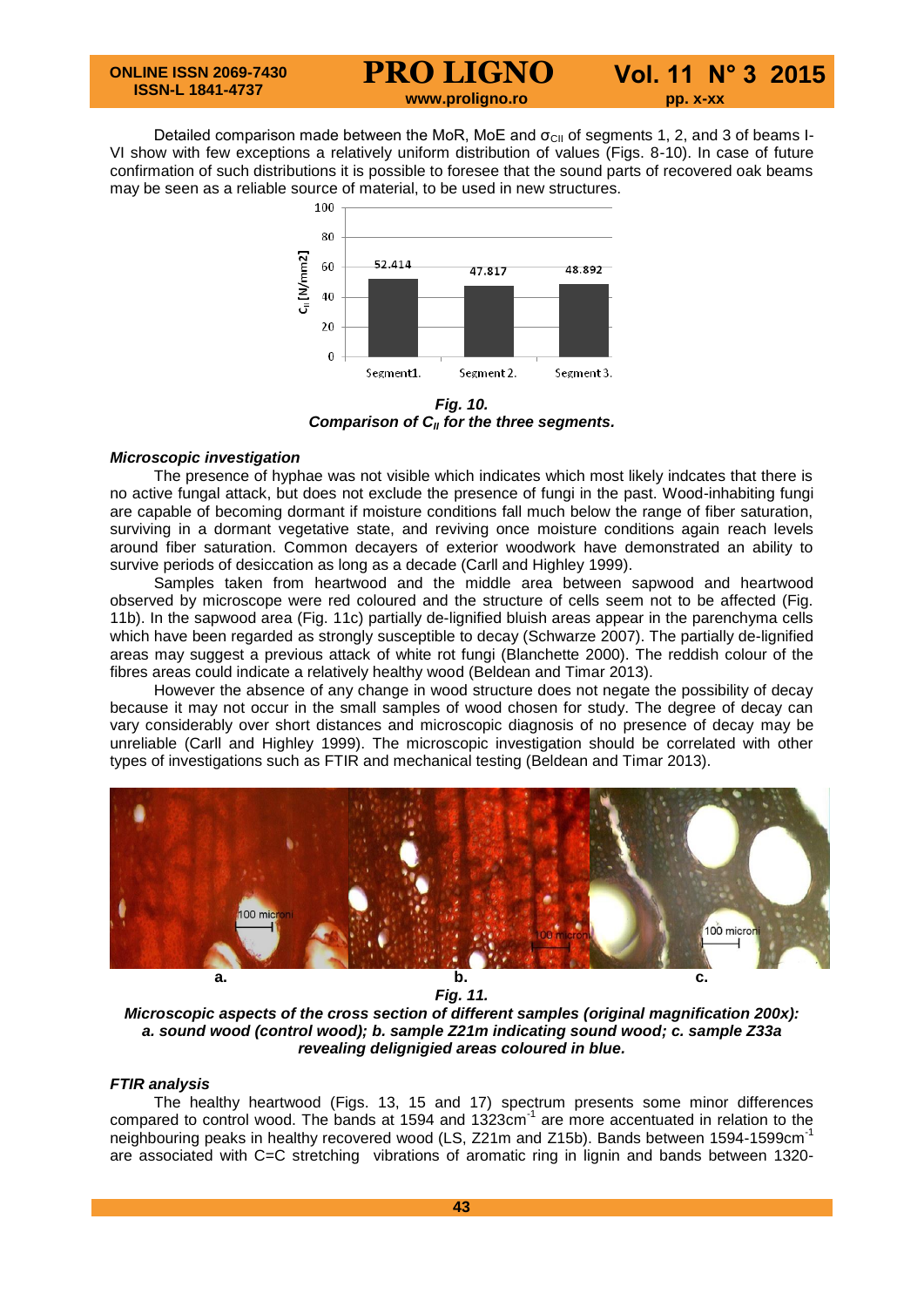**www.proligno.ro pp. x-xx** 

1330cm<sup>-1</sup> are characteristic to C-H vibrations in cellulose and a C-O vibration in syringyl derivatives, a main component of lignin (Faix 1991, Pandley and Pitman 2003).

In samples affected by white rot (PA, Fig. 12) results revealed increased intensity at 1635.99cm <sup>1</sup> band attributed to conjugated carbonyl groups originating from lignin and absorbed O-H, while the aromatic skeletal vibration band at 1596cm<sup>-1</sup> decreased in intensity (Mohebby 2005). The white rot fungi decreased the band at 1155.4cm $^{-1}$  C–O–C antysimmetric bridge stretching vibration in cellulose and hemicellulose (Faix 1991, Pandey and Pitman 2003) which suggests breaking of cellulose chains and shows signs of depolymerization. The decrease in intensity of 1117cm-1 band present in the results, characteristic to aromatic ring stretching, is attributed to structural degradation of lignin (Darwish, El Hadidi and Mansour 2013).

On the spectrum of wood decayed by brown rot (PB, Fig. 12) the increased intensity of aromatic skeletal vibration in lignin at 1594.64cm $^{-1}$ , 1503cm $^{-1}$  and of C-H deformation in lignin at 1455cm $^{-1}$  may suggest that as decay progresses, extensive carbohydrate loss occurs and lignin concentrations increase in the residual wood (Faix 1991, Pandey and Pitman 2003, Darwish, El Hadidi and Mansour 2013). The decrease in intensity of the 1368,89 band of C-H deformation in carbohydrates like cellulose and hemicelluloses is attributed to wood degradation. Infection by fungi caused a sharp decrease in the intensities of the C-O stretch in cellulose and hemicellulose band at 1027.63cm<sup>-1</sup> and the disappearance of the band at 1155.4cm<sup>-1</sup> characteristic to C–O–C antysimmetric bridge stretching vibration in cellulose and hemicellulose. The decreased intensity of 1155.4cm<sup>-1</sup> indicates advanced breaking of cellulose chains and shows that depolymerization may have occurred (Faix 1991, Pandey and Pitman 2003, Darwish, El Hadidi and Mansour 2013). The band at 899.61cm<sup>-1</sup> also decreased in intensity which is associated to C–H deformation in cellulose. New bands appeared in the region between 1323-1232cm-<sup>1</sup> and at 831cm<sup>-1</sup> due to breakdown of chemical compounds in wood caused by fungi (Mohebby 2005).

Although the microscopic analysis didn't reveal traces of fungal attack on the heartwood samples z15d FTIR tests show the decrease of band at  $1564.54 \text{cm}^{-1}$  (Fig. 16). This change can also be observed (Fig. 14) in the sapwood with discoloration Z33a. The absence or decrease of these bands is characteristics of lignin and indicates decomposition of the aromatic skeleton of lignin (Darwish, El Hadidi and Mansour 2013). This may indicate an incipient stage of white rot fungal attack.



Sample PA (green) and PB (blue). Fingerprint **Page 1/1** *spectrum of sapwood with white rot, brown rot and control wood (red).*



**Fig. 14.** Sample Z33a (blue). Fingerprint spectrum of *sapwood with discoloration and control wood (red).*



 E:\Andreea Deak\prelucrate\St-C-0-1-blc-sm-N.0 Oak -control 0 Bruker -ATR *Fig. 13.* **Sample LS (blue). Fingerprint spectrum of** *healthy heartwood and control wood (red).*



Sample Z21m (blue). Fingerprint spectrum of **Page 1/1** *middle area between sapwood and heartwood and control wood (red).*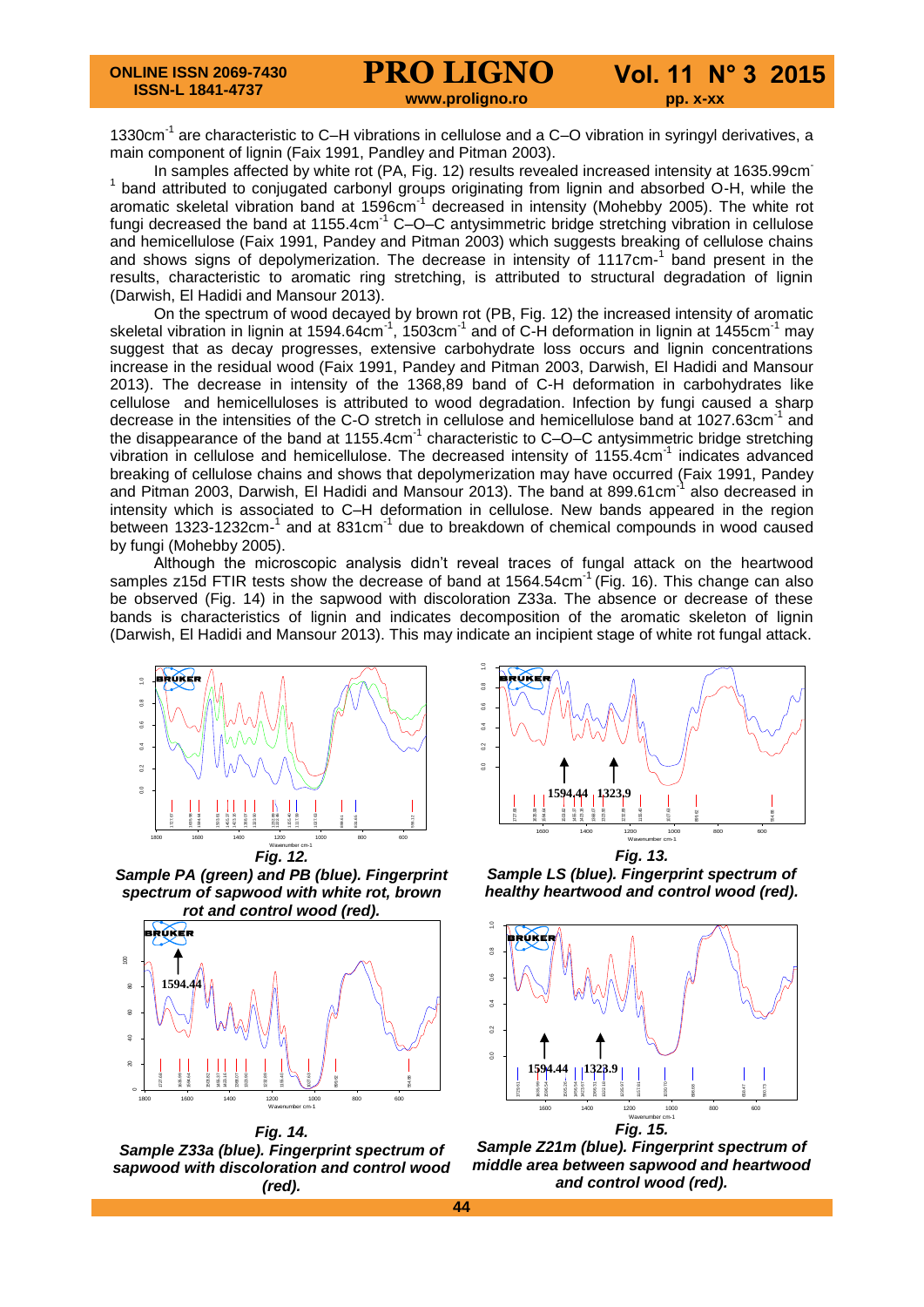**ONLINE ISSN 2069-7430 ISSN-L 1841-4737**

# **PRO LIGNO Vol. 11 N° 3 2015**

 **www.proligno.ro pp. x-xx**

 $\frac{1}{2}$ <br>  $\frac{1}{2}$ <br>  $\frac{1}{2}$ <br>  $\frac{1}{2}$ <br>  $\frac{1}{2}$ <br>  $\frac{1}{2}$ <br>  $\frac{1}{2}$ <br>  $\frac{1}{2}$ <br>  $\frac{1}{2}$ <br>  $\frac{1}{2}$ <br>  $\frac{1}{2}$ <br>  $\frac{1}{2}$ <br>  $\frac{1}{2}$ <br>  $\frac{1}{2}$ <br>  $\frac{1}{2}$ <br>  $\frac{1}{2}$ <br>  $\frac{1}{2}$ <br>  $\frac{1}{2}$ <br>  $\frac{1}{2}$ <br>  $\frac{1}{2}$ <br> 1800 1600 1400 1200 1000 800 600  $\begin{picture}(180,100) \put(10,10){\line(1,0){150}} \put(10,10){\line(1,0){150}} \put(10,10){\line(1,0){150}} \put(10,10){\line(1,0){150}} \put(10,10){\line(1,0){150}} \put(10,10){\line(1,0){150}} \put(10,10){\line(1,0){150}} \put(10,10){\line(1,0){150}} \put(10,10){\line(1,0){150}} \put(10,10){\line(1,0){150}} \put(10,1$ *Fig. 16.* **1594.44 1594.44 1323.9**

 $\mathcal{L}$  . Or  $\mathcal{L}$ **Sample z15d (blue) Fingerprint spectrum of Page 1/1** *heartwood with discoloration and control wood (red).*



 $\mathcal{L}=\mathcal{L}^2-\mathcal{L}^2$  deak of  $\mathcal{L}^2-\mathcal{L}^2$ Sample z15b (blue). Fingerprint spectrum of **Page 1/1** *healthy heartwood with no discoloration and control wood (red).*

# **CONCLUSIONS**

The results of the investigation, made upon more than 150 years old oak beams of certified origin are able to highlight future use of recovered oak wood. This study shows that the mechanical properties of old compared to new oak wood are significantly encouraging. Density, MoR, MoE and σCII for recovered oak were compared with results indicated by literature for new oak wood*.* The values of recovered oak density (675.174kg/m<sup>3</sup>), MoR (3.019N/mm<sup>2</sup>) and σ<sub>CII</sub> (50.356N/mm<sup>2</sup>) are within the indicated value limits for oak wood*.* The module of elasticity (8908.035N/mm<sup>2</sup> ) is slightly lower than the inferior value limit (9200N/mm<sup>2</sup>) of new oak. There also are differences between the measured density, MoR, MoE and  $\sigma_{\text{Cl}}$  and the respective values indicated by Thaler and Humar.

Microscopic diagnosis of no presence of decay may be unreliable as was observed in case of heartwood samples with visible discoloration (Z15d) which turned out to show signs of delignification in the FTIR analysis. This unreliability originates from the fact that the degree of decay can vary considerably over short distances. These results are consistent to reported findings of Blanchette according to which white-rot fungi have the capability to degrade lignin as well as other wood cell-wall components such as hemicelluloses and cellulose, causing a loss in strength gradually, until the wood becomes spongy to the touch. The wood infested with brown rot, which attacks primarily cell wall carbohydrates, can be greatly weakened even before decay is visible. The decaying effect of the fungi can be recorded in the FTIR analysis.

As macroscopic and microscopic analysis may not reveal any incipient fungal attack an antifungal treatment is advised before reuse. Due to the fact that accessibility to microscopy and FTIR may be restricted in a real life scenario of applying reuse and recycling to an industrial and semi industrial scale, macroscopic investigations remain a very important and useful method of selecting sound wood with the required mechanical properties.

The study encourages the future use of old oak wood recovered from C&D due to its reasonable mechanical properties and to the assumed ways of identifying and eliminating areas of degradation or by antifungal treating. A good perspective is now opened for its future use in association with recycled wood-based materials like blockboard and particleboard.

# **ACKNOWLEDGEMENTS**

We hereby acknowledge the structural funds project PRO-DD (POS-CCE, O.2.2.1., ID 123, SMIS 2637, ctr. No 11/2009) for providing the infrastructure used in this work. This paper is also supported by the Sectoral Operational Programme Human Resources Development (SOP HRD), ID134378 financed from the European Social Fund and by the Romanian Government.

# **REFERENCES**

Blanchette RA (2000) A review of microbial deterioration found in archaeological wood from different environments. International Biodeterioration & Biodegradation 46:189–204.

Brischke C, Behnen CJ, Lenz MT, Brandt K, Melcher E (2012) Durability of oak timber bridges-Impact of inherent wood resistance, and environmental conditions. International Biodeterioration & Biodegradation 75:115-123.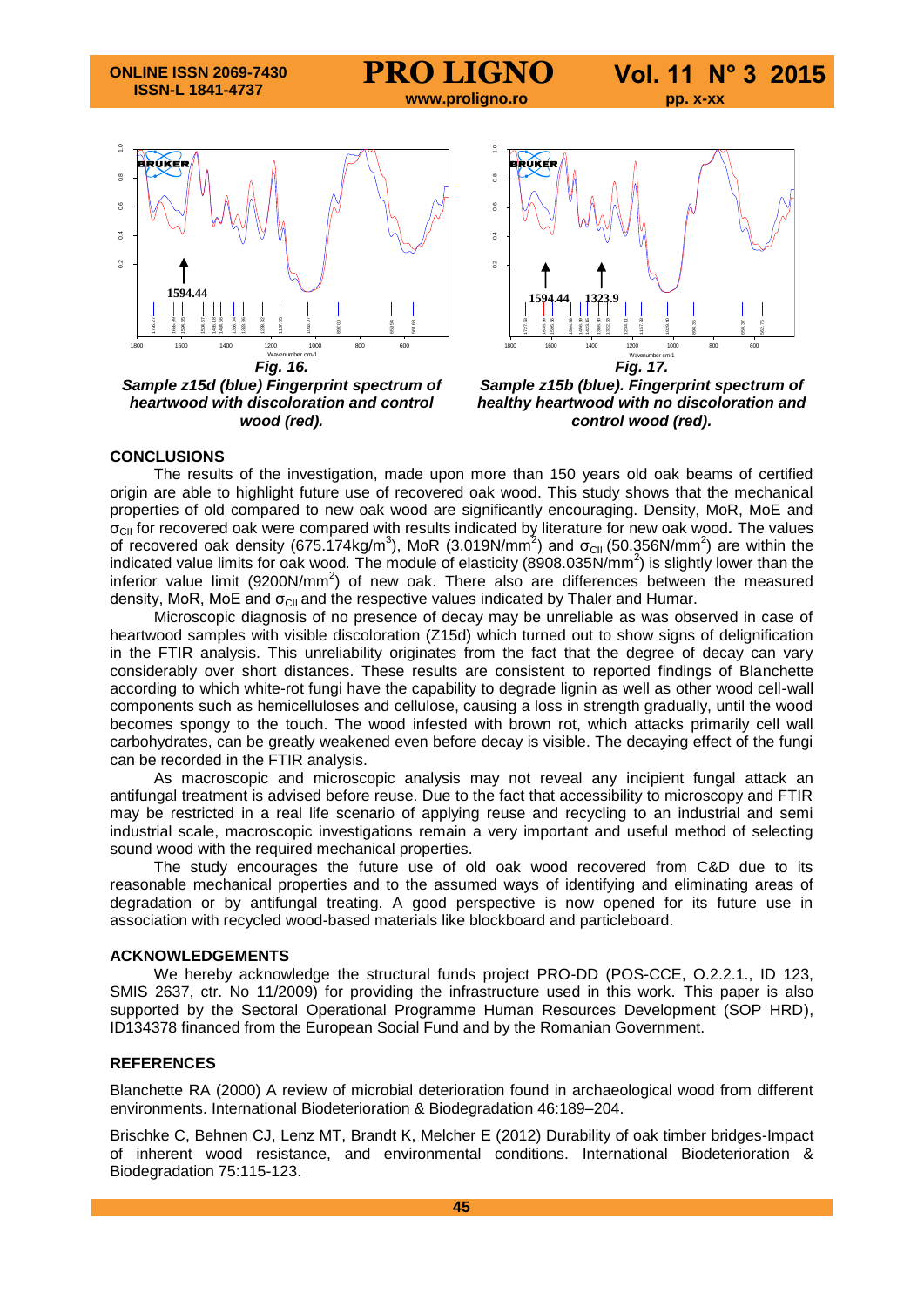Carll CG, Highley TL (1999) Decay of Wood and Wood-Based Products Above Ground in Buildings. Journal of Testing and Evaluation 27(2):150-158.

Darwish SS, El Hadidi NMN, Mansour M (2013) The effect of fungal decay on ficus sycomorus wood, International Journal of Conservation Science 4 (3):271-282, ISSN: 2067-533x.

Faix O (1991) Classification of lignins from different botanical origins by FTIR spectroscopy. Holzforschung 45:21-27.

Fojutowski A, Wróblewska H, Komorowicz M, Kropacz A, Noskowiaka A, Pomian I (2014) Changes in the properties of English oak wood (*Quercus robur L.*) as a result of remaining submerged in Baltic Sea waters for two years. International Biodeterioration & Biodegradation 86:122-128.

Gaylarde CC, Morton LHG, Loh K, Shirakawa MA (2011) Biodeterioration of external architectural paint films. A review. International Biodeterioration & Biodegradation 65:1189-1198.

Hoegger PJ, Kües U (2007) Molecular Detection of Fungi in Wood. In: Kües, U. (ed.) Wood Production, Wood Technology, and Biotechnological Impacts, Universitätsverlag Göttingen, Göttingen, pp. 159-163.

ISO 2602:1981 Guide to Statistical interpretation of data. Part 2: Estimation of the mean. Confidence interval.

ISO 3131:1975 Wood - Determination of density for physical and mechanical tests.

ISO 3133:1975 Wood - Determination of ultimate strength in static bending.

ISO 3349:1975 Wood - Determination of modulus of elasticity in static bending.

ISO 3387:1976 Wood - Testing in Compression Parallel to Grain.

Jelleab BP, Nilsenc TN, Hovdeb PJ, Gustavsend A (2012) Accelerated Climate Ageing of Building Materials and Application of the Attenuated Total Reflectance (ATR) Fourier Transform Infrared (FTIR) Radiation Experimental Method. Journal of Building Physics 2012, pp. 99-112.

Kranitz K, Sonderegger W, Niemz P (2014) Effect of Natural Aging on Wood Properites. In: Proceedings of the 57<sup>th</sup> International Convention of Society of Wood Science and Technology June 23-27, Zvolen, Slovakia, pp.214-221.

Online at http://www.swst.org/meetings/AM14/pdfs/proceedings.pdf

Leopold D, Goga M, Meissner R, Larsen T (2011) Ghid privind deseurile din construcții și demolări (Guide for Construction and Demolition Waste). Editura Tribuna, Sibiu, ISBN 978-973-7749-44-4.

Mohebby B (2005) Attenuated total reflection infrared spectroscopy of white-rot decayed beech wood. International Biodeterioration & Biodegradation 55:247–251.

Neumann A, Sudhakar P, Kües U, Polle A (2007) Fourier Transform Infrared Microscopy in Wood Analysis. In: Kües, U. (ed.) Wood Production, Wood Technology and Biotechnological Impacts, Universitätsverlag Göttingen, Göttingen, pp. 179-192.

Olărescu AM, Bădescu LAM, Cionca M, Gurău L, Porojan M (2011) MOR, MOE and resistance to compression parallel to grain along the height of thin Quercus petraea spp. (Dmax=16cm) provided from U. P. II Stroeşti – Argeş, South of Romania. In: Proceedings of International Conference Wood Science and Engineering in the Third Millennium – ICWSE, Braşov, Romania, 2011a:87 – 94.

Pandey KK, Pitman AJ (2003) FTIR studies of the changes in wood chemistry following decay by brown-rot and white-rot fungi. International Biodeterioration and Biodegradation, 52:151 – 160.

Schwarze F (2007) Wood decay under the microscope. Fungal Biology Reviews 2007, pp. 1-38. doi:10.1016/j.fbr. 2007.09.001

Srebotnik E, Messner KA (1994) Simple Method That Uses Differential Staining and Light Microscopy To Assess the Selectivity of Wood Delignification by White Rot Fungi. Applied and Environmental Microbiology 60(4):1383-1386.

Thaler N, Humar M (2013) Performance of oak, beech and spruce beams after more than 100 years in service. International Biodeterioration & Biodegradation 85:305-310.